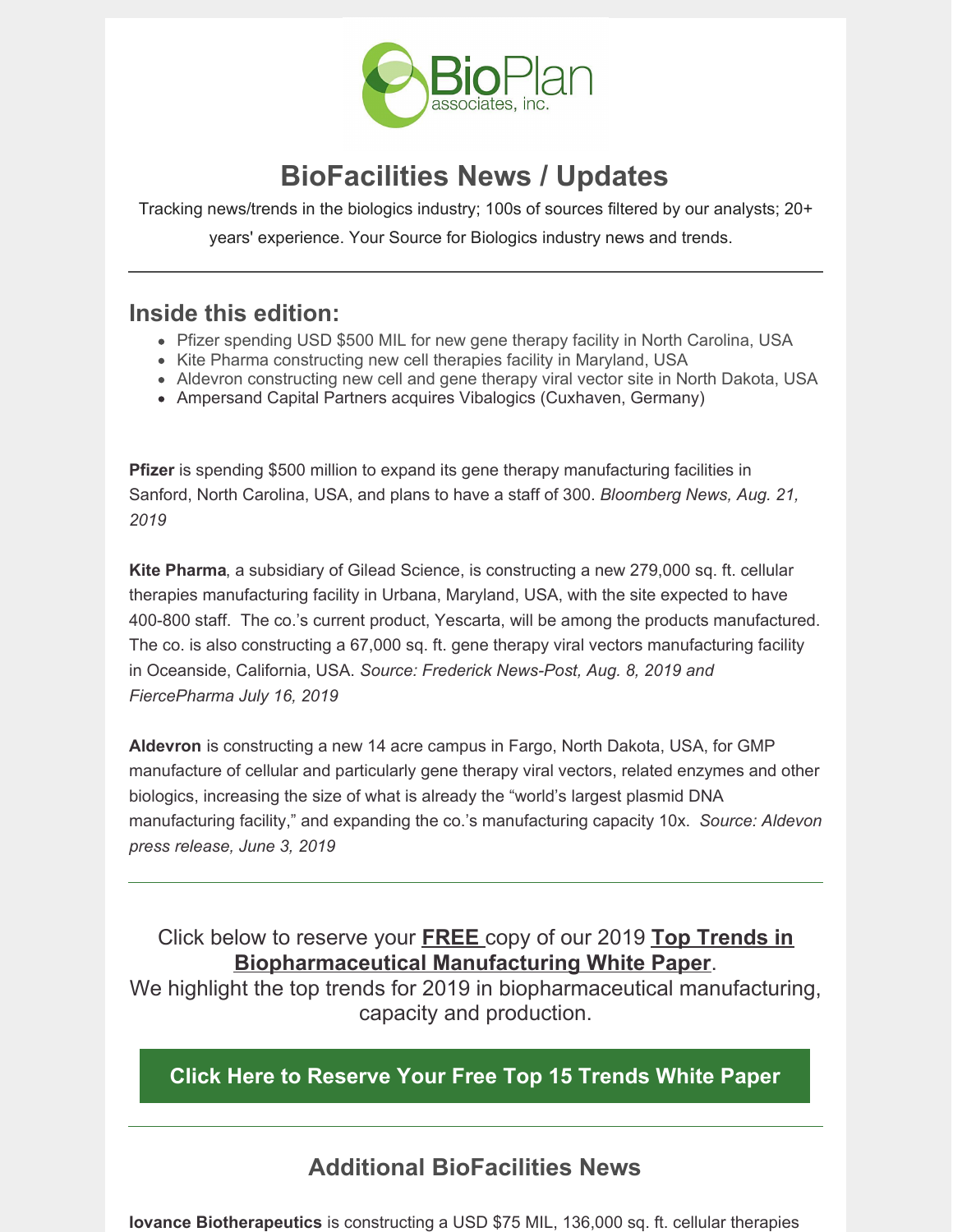commercial manufacturing facility in Philadelphia, Pennsylvania, USA. *Source: Philadelphia Inquirer, Sept. 3, 2019*

**Orchard Therapeutics** is constructing a 150,000 square-foot plant in Fremont, California, USA, for manufacture of its viral vector gene therapies. *Source: BioProcess Intl., Aug. 16, 2019*

**GlaxoSmithKline** is expanding its facilities in Hamilton, Montana, USA, for manufacture of the bacterial-derived adjuvant (MPL) used in its Shingrix human papillomavirus (HPV) vaccine. Capacity will be in the high 10s of million doses/year. *Source: FiercePharma, April 24, 2019*

After selling its interest in Brammer Bio to Thermo Fisher for USD \$1.7 BIL, **Ampersand Capital Partners** acquired Vibalogics, Cuxhaven, Germany, a leading European viral vector/gene therapy CMO. *Source: FiercePharma, May 30, 2019*

**Vibalogics (Cuxhaven, Germany)** announced expansion of its oncolytic gene therapies manufacturing CMO facilities, including adding 50 and 200 L bioreactors and a Siemen's process control system. (All announced prior to recent acquistion.) *Source: BioPharma-Reporter.com, May 9, 2019*

**Pall (Danaher)** is constructing two cellular/gene therapy technology facilities in New Jersey, USA, the Cell and Gene Therapy Development Center, with a focus on process development, and the Center for Advanced Biologics Manufacturing, with a focus on continuous gene therapy viral vectors. *Source: Danaher press release, March 29, 2019*

**Catalent**, which acquired gene therapy vector company Paragon for over USD \$1 BIL, recently acquired two clinical development and manufacturing facilities in Gaithersburg, Maryland, USA from vaccines' co. Novavax. 100 current staff will be shifted to Paragon and its viral vector/gene therapies CMO operations. *Source: Novavax press release, June 27, 2019*

**Irvine Scientific**, subsidiary of FujiFilm, is constructing a 250,000 sq. ft. animal componentsfree powder and liquid culture media manufacturing facility in Tilburg, The Netherlands. Capacity will be 320,000 Kg/year of powders and 470,000 L/year of liquid media. *Source: BioPharma-Reporter.com, July 2, 2019*

**Fuji Diosynth (CMO; Billingham, UK)** is constructing a new continuous manufacturing facility that will use proprietary process control methods upstream and "disruptive' downstream operations. The fully single-use facility will include a 500 L perfusion bioreactor and seven downstream processing units. *Source: BioPharma-Reporter.com, June 11, 2019*

**Sartorius Stedim** expanded its bioprocessing supplies manufacturing facility in Yaucon, Puerto Rico. Filters have been produced there since 1982 and single-use bags/films since 2012. *Source: Pharma's Almanac, July 2, 2019*

**StmoniX** opened new facilities in La Jolla, California, USA, for high-throughput screening using a microOrgan stem cell platform. *Source: Outsourcing-Pharma.com, July 9, 2019*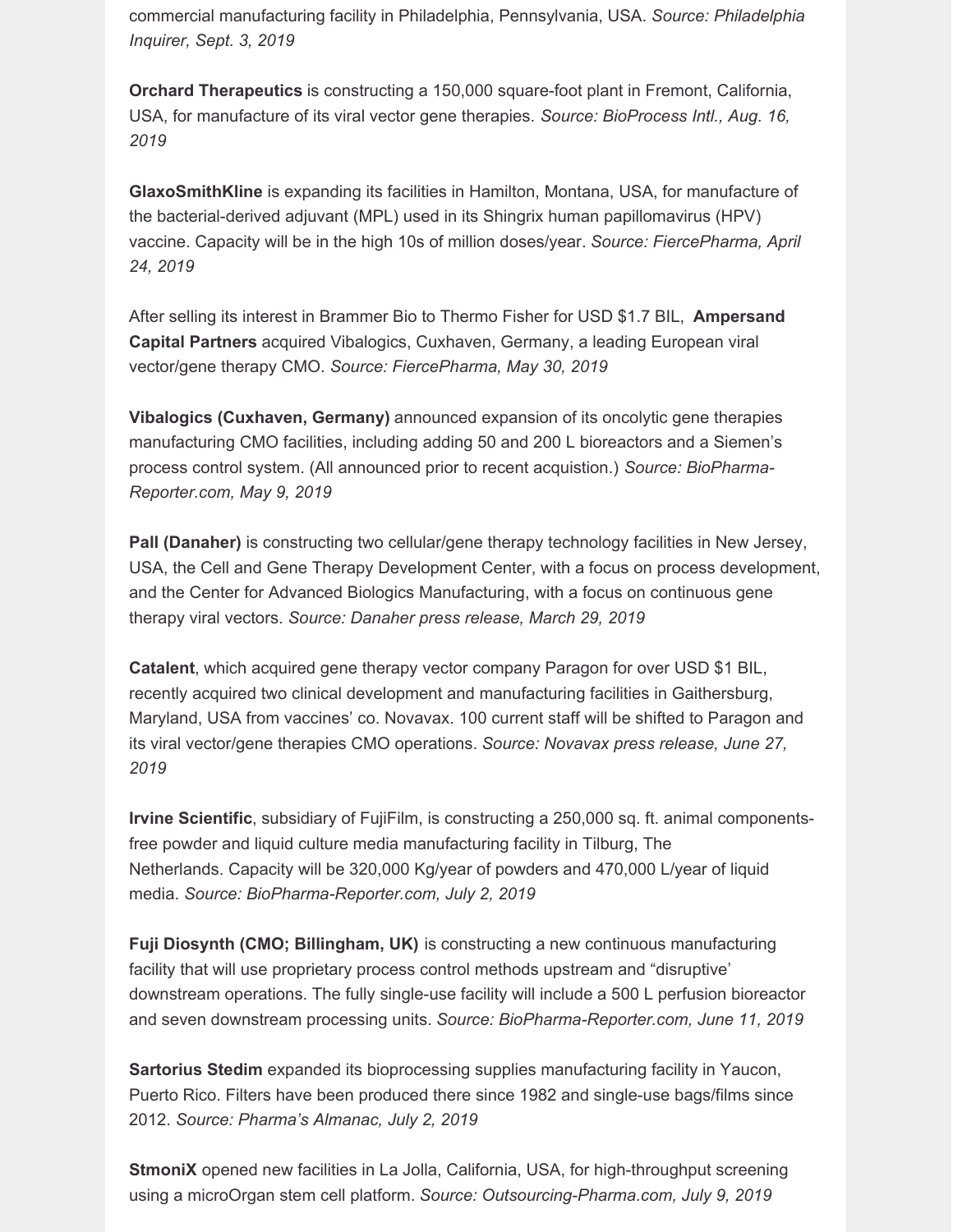**Cryoport**, a cold chain logistics co., acquired Cryogene, including a 21,000 sq. ft. biologics storage facility in Houston, Texas, USA. *Source: BioPharma-Reporter.com, May 23, 2019*

**CinnaGen ilaç (Tekirdag, Turkey)** is a new USD \$100 MIL bioprocessing facility constructed by CinnaGen Pharmaceutical Group (Iran). This is the first recombinant biologics manufacturing facility in Turkey, and the first expansion of an Iranian "knowledge-based factory" outside of Iran. *Source: Tehran Times, June 22, 2019*

**Paragon Gene Therapy (Baltimore, MD)** (Catalent Pharma), is constructing a dedicated clinical and commercial manufacturing facilities for Passage Bio (Philadelphia, PA) with manufacturing using iCellis bioreacrtors from Pall, Danaher. *Source: Contract Pharma, June 10, 2019*

**Precision BioSciences, Inc.** opened a new cellular/gene therapies GMP clinical manufacturing facility in Durham, North Carolina, USA. *Source: North Carolina Biotechnology Center press release, July 18, 2019*

**Cellonics (CMO; Heidelberg, Germany)** is investing USD \$56 million in construction of 2,000 sq. meters of new cellular and gene therapies Phase III and commercial manufacturing facilities at facilities formerly owned by Syngenta. The facility will include 6 x 2,000 L bioreactors and a 1,000 L perfusion bioreactor. *Source: BioProcess Intl., July 5, 2019*

**Anemocyte** opened a new plasmid/viral vector gene and cellular therapy CMO manufacturing facility in Gerenzano, Italy, using modular cleanrooms, with this the most advanced cellular/gene therapies manufacturing facility in Italy. *Source: Anemocyte press release, July 16, 2019*

**HALIX (CMO; Leiden, The Netherlands)** is constructing a 6,700 sq. meter viral vectors (gene therapies) and vaccines facility, including 1,000 L bioreactors. *Source: B3C Newswire, Aug. 9, 2019*

**PTC Therapeutics**, a gene therapy developer, recently signed a long-term lease from Bristol-Myers Squibb for its 185,000 sq. ft. R&D and manufacturing facilities in Hopewell, New Jersey, USA. *Source: FiercePharma, Aug. 7, 2019*

# **BioPlan Publications**

#### **Updated! Last Chance to order! 16th Annual Report and Survey of [Biopharmaceutical](http://bioplanassociates.com/16th/) Manufacturing Capacity and Production**

The 2019 16th Annual Report and Survey of Biopharmaceutical Manufacturing Capacity and Production is the most recent study of biotherapeutic developers and contract manufacturing organizations' current and projected future capacity and production.